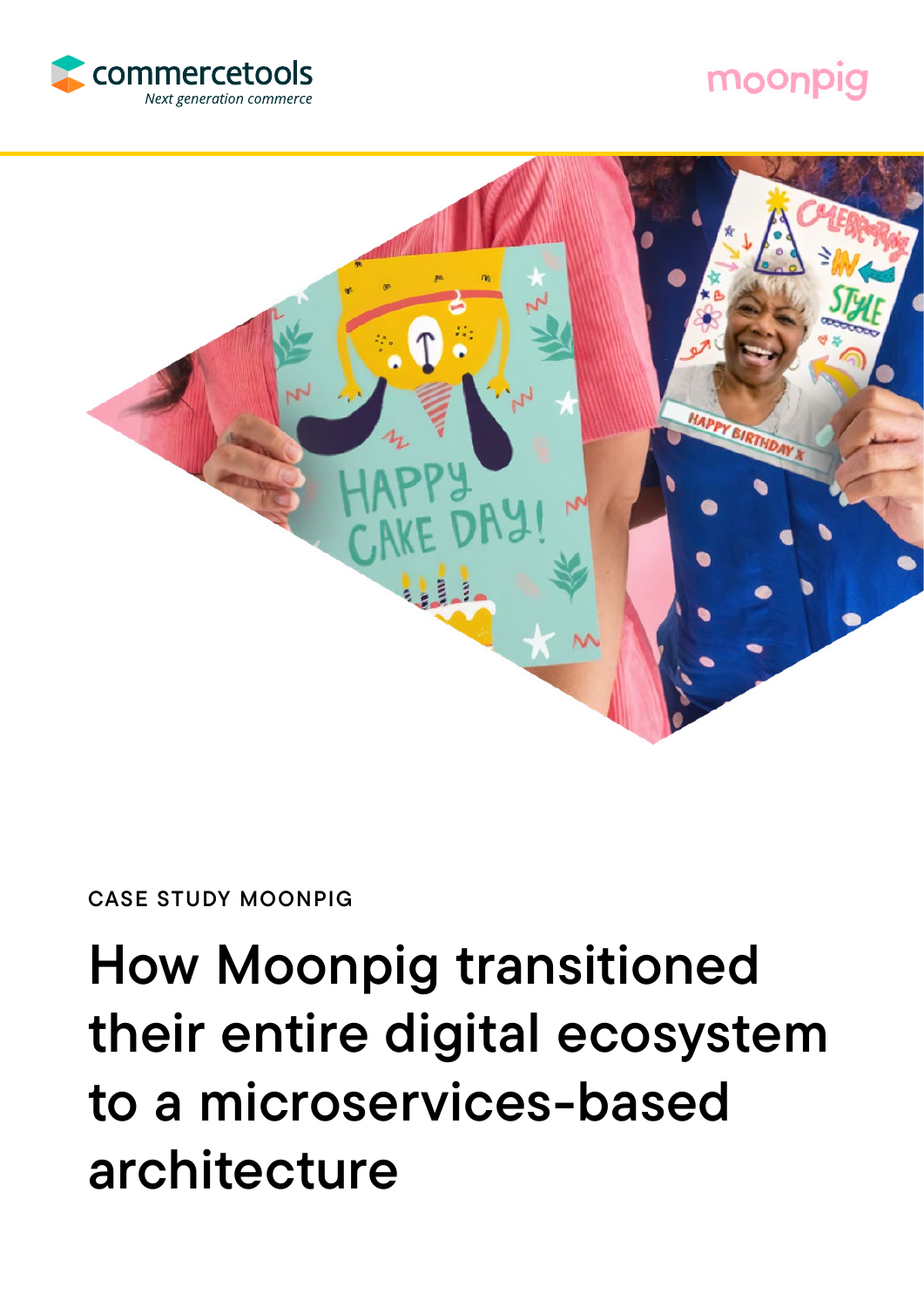## moonpig

Moonpig is a business based in London and Guernsey which sells personalized greeting cards, flowers and gifts. The company has a huge selection of online greeting cards, personalized cards and photo upload cards designed to make friends, family and loved ones feel amazing. Whether it's a Birthday Card or a Thank You Card, there are thousands of designs to choose from so customers can easily find the perfect one.

COMPANY SIZE 237 Million USD

MARKETS 5

**HEADQUARTERS** London, UK

INDUSTRY Retail

BUSINESS MODEL B2C

WORKED WITH PARTNERS Valtech, Dept, Zendesk, Adyen, Google Cloud

## The Challenge

Moonpig's main pain point was the fact that after 18 years of adding features, they were left with a lot of technical debt on a monolithic database.

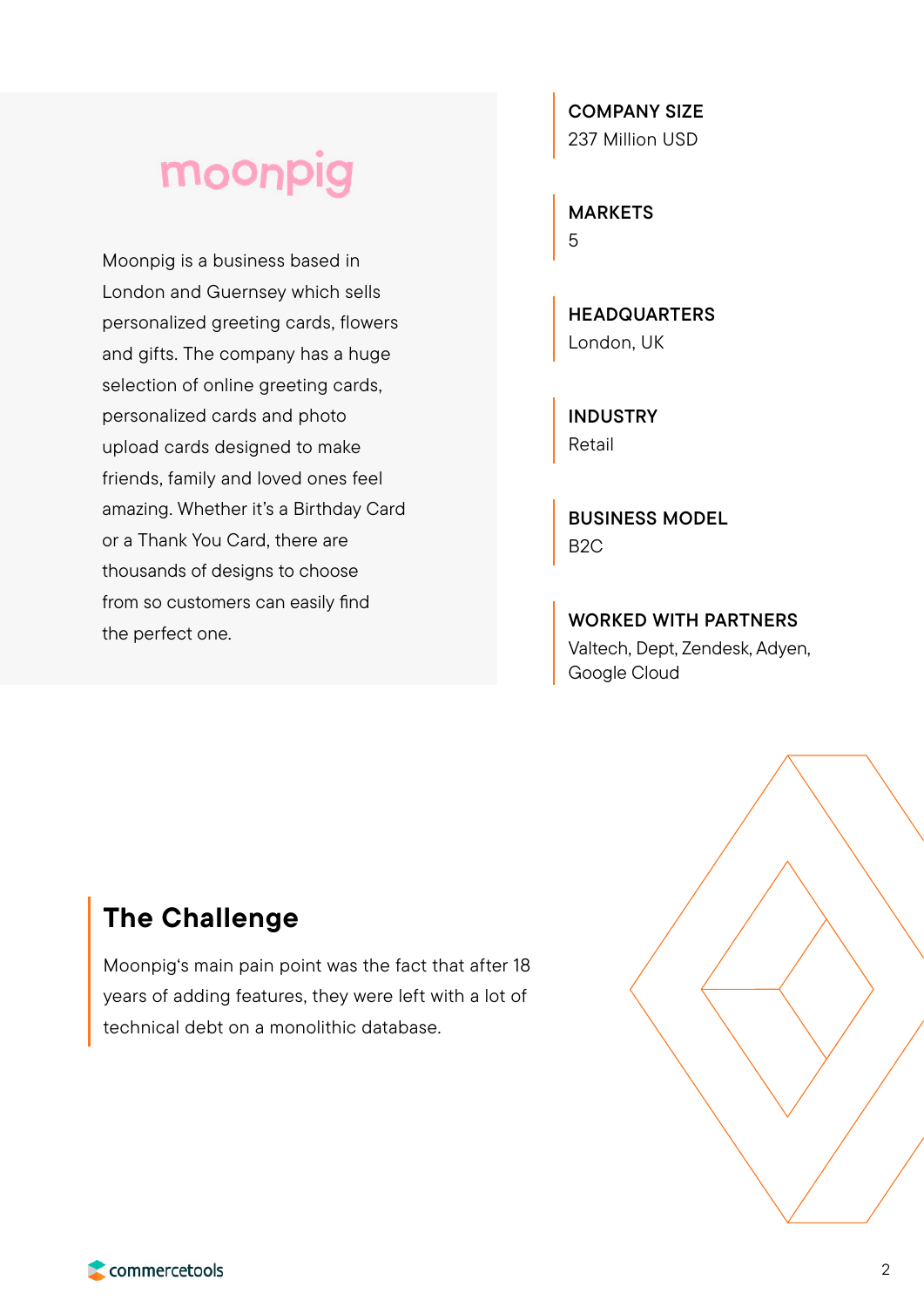

## The Solution

Following a long-term tech strategy, Moonpig put almost all their effort behind replatforming the whole company by moving to a microservice-based architecture. Besides the commercetools commerce platform, they chose Contentful for their CMS as it is also both API-first and headless. Moving to Platform as a Service (PaaS) wherever possible, they set up single projects for all countries.

Our customers are at the core of what we're doing, so we like to focus on building a unique shopping experience. As a scalable cloud solution, commercetools takes care of all the background commerce processes without us having to worry about updates and maintenance. "

> RONAN TIGHE CHIEF PRODUCT OFFICER, MOONPIG

### Why it was a success

Moonpig's new digital commerce platform is fully live in the UK (their biggest market), and their US and Australia websites not far behind in their respective launches. Everything is working as expected and scaling to meet the demands of their regionally phased roll-out.

# moo